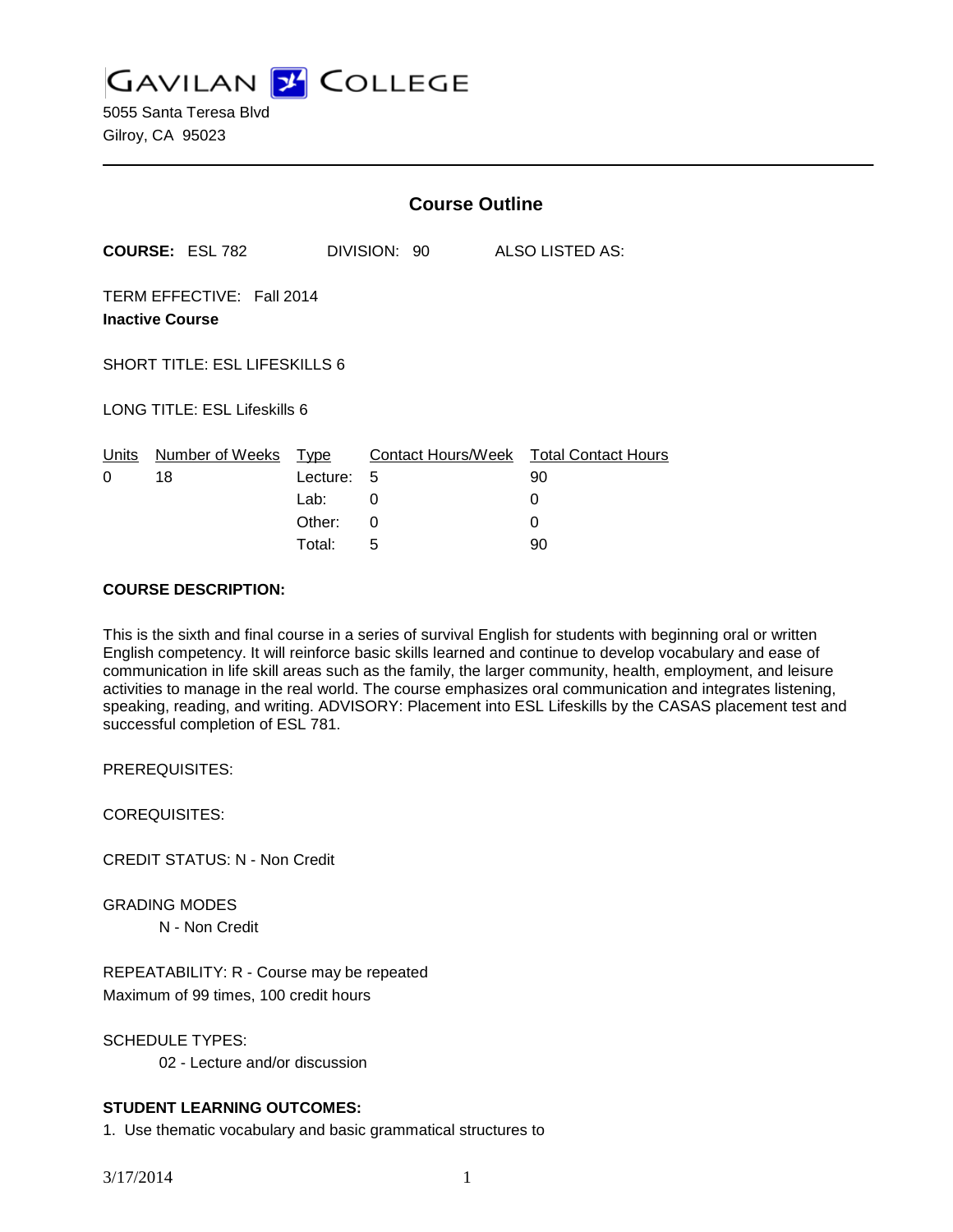communicate in English in classroom activities.

ILO: 1, 2, 4

Measure: small/large group discussion, pair activities, oral interviews

2. Apply appropriate structures to begin and end a conversation.

ILO: 1, 2, 4

Measure: small/large group discussion, pair activities, oral interviews

3. Express individual realities, desires, likes and dislikes in very simple written paragraphs.

ILO: 1, 2, 4

Measure: written assignments, board work

4. Demonstrate understanding of readings about life/community

experiences

ILO: 1, 2, 4

Measure: discussion, written work

5. Apply thematic vocabulary and basic grammatical structures in real world situations.

ILO: 1, 2, 4

Measure: self-evaluation

6. Demonstrate class and study skills necessary for success in next level.

ILO: 1, 2, 4 Measure: class participation

# **CONTENT, STUDENT PERFORMANCE OBJECTIVES, OUT-OF-CLASS ASSIGNMENTS**

Inactive Course: 03/10/2014 10 Hours CONTENT: Introductory Information and Review. The student will begin by reviewing the use of basic greetings, introductions, and personal data (name, gender, age, marital status, address, phone number, etc.) as well as classroom vocabulary. Then the basic vocabulary and structures common to the areas of study of ESL 781 will be reviewed: the family, housing, the community, and especially shopping, the last topic studied in the previous course. HOMEWORK: Written textbook assignments; vocabulary memorization PERFORMANCE OBJECTIVES: Students will review and be able to use concepts from the previous level in spoken and written form. 25 Hours CONTENT: Health. The student will review and expand vocabulary related to the topic of health. The student will be able to identify external and internal body parts, common ailments, and non-prescriptive medicines; describe and discuss states of health, including symptoms of common ailments; ask and answer questions about illness and injury; compare schedules to make or change a medical appointment; give remedies for common health problems; and understand labels for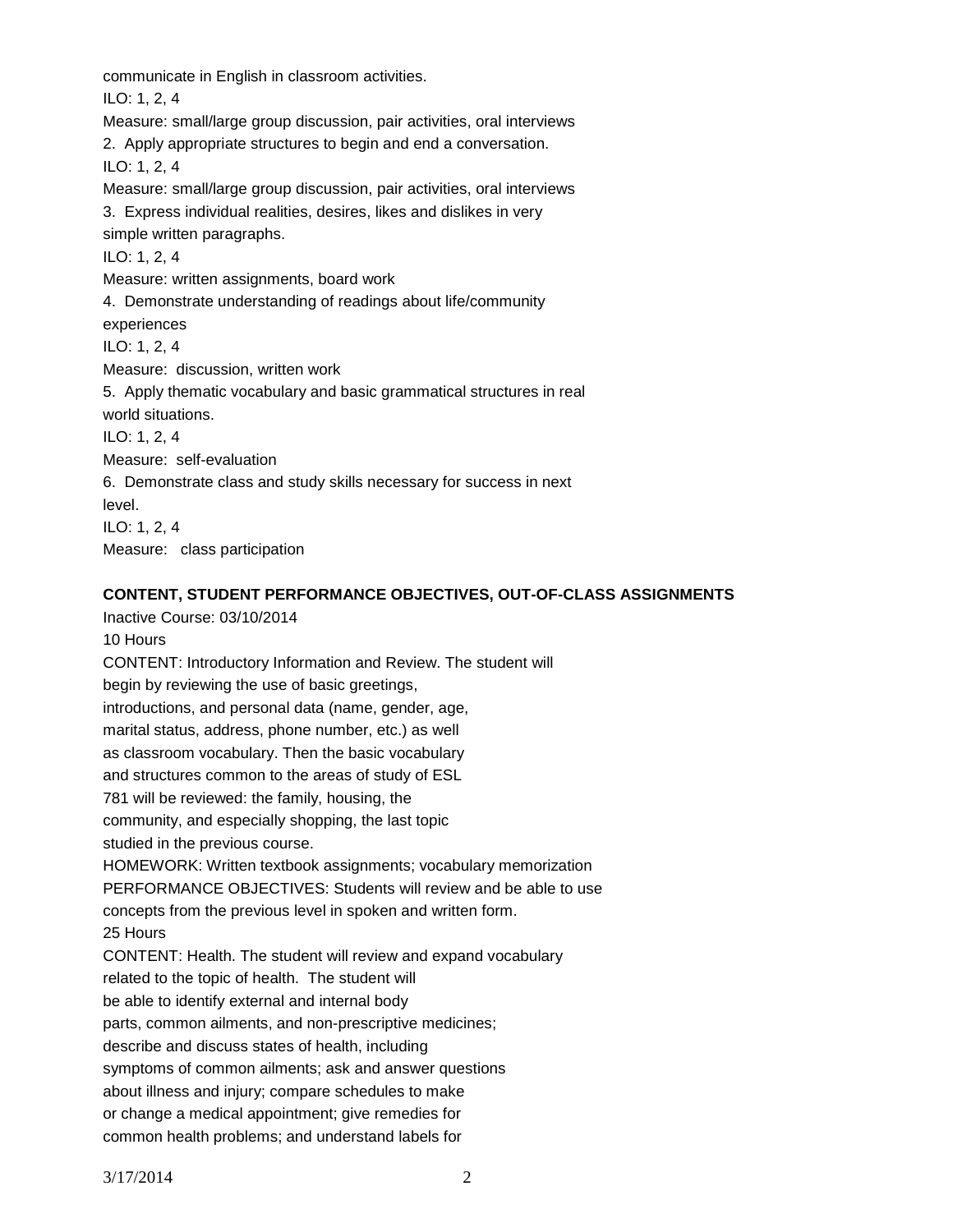prescription and non-prescription medications, including correct dosages and warnings. Communication will focus on being able to discuss different issues related to health and ailments HOMEWORK: Written homework assignments; vocabulary memorization PERFORMANCE OBJECTIVES: Students will be able to identify body parts, recognize symptoms and name common remedies. They will be able to make appointments and understand prescription and nonprescription medicine labels.

#### 25 Hours

CONTENT: Jobs: The student will review and expand vocabulary related to the topic of jobs and employment. The student will be able to identify a wide variety of occupations, job activities, abilities and skills required, and personal qualifications. The student will also learn to give information about work experience, understand and express warnings, discuss authentic want ads and abbreviations, participate in practice job interviews, write correctly the names of different occupations and describe daily or regular duties, describe the conditions in a workplace, fill out job applications, use a social security form, and explain absence from work. Communication will focus on being able to discuss jobs and their regular duties and on being able to secure a job. HOMEWORK: Written textbook assignments; vocabulary memorization PERFORMANCE OBJECTIVES: Students will be able to identify occupations and their required skills and abilities. They will be able to understand want ads and will prepare an interview. They will be able to report an absence. 20 Hours CONTENT: Holidays/Leisure. The student will review and expand vocabulary related to the topic of holidays and leisure. The student will be able to identify, discuss, and write about major American holidays; write about American holidays and holidays in

his/her native country; discuss advantages and disadvantages of modes of travel; practice asking about schedules and fares, distance, and weather; describe and write about travel plans, vacation, weekend activities, or sports events; read TV and movie program schedule; and discuss and read new information about activities for participants and spectators. Communication will focus on being able to talk about American holidays and participate in leisure activities.

HOMEWORK: Written textbook assignments; vocabulary assignments PERFORMANCE OBJECTIVES: Students will be able to identify and recognize

3/17/2014 3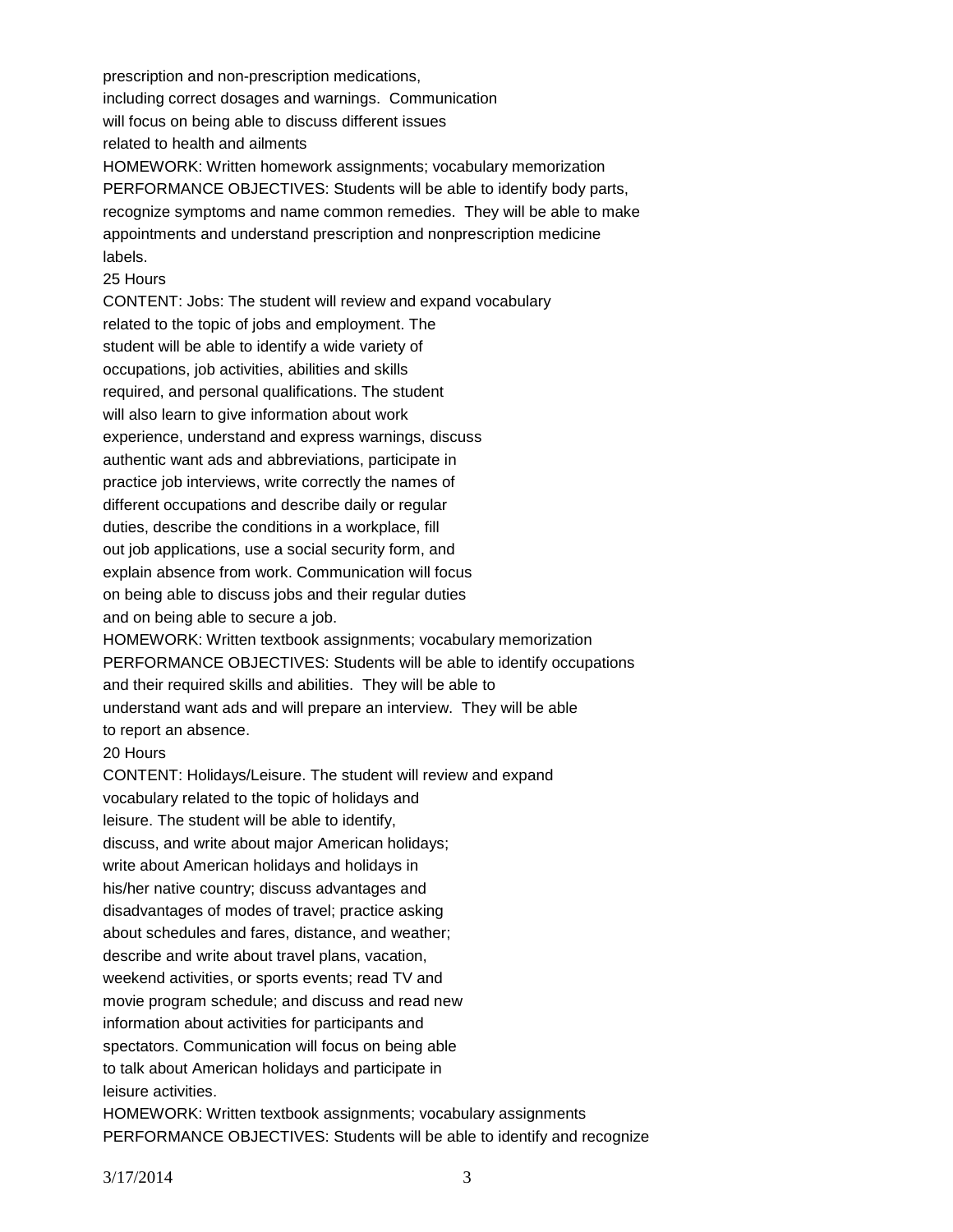traditions and customs of American holidays. They will be able to find information for travel and leisure time activities. 5 Hours CONTENT: Review. The student will review the key vocabulary and functions learned throughout the semester related to the topics of family, housing, community, shopping, health, jobs, and holidays/leisure and become aware of the level of comfort achieved in communicating in and about these different life skill areas. HOMEWORK: Written textbook assignments; vocabulary memorization PERFORMANCE OBJECTIVES: Students will be able to speak comfortably about topics practiced during the semester. 2 Hours CASAS testing

## **METHODS OF INSTRUCTION:**

Students practice conversation, role play, dialog, reading, writing practice, dictation. Activities are based on thematic topics for communicative competence. Teaching methods: TPR, the Natural Approach, the Communicative Approach, Cooperative Learning, Experiential Learning.

## **METHODS OF EVALUATION:**

The types of writing assignments required: None The problem-solving assignments required: None The types of skill demonstrations required: None The types of objective examinations used in the course: None Other category: Non Credit course. The basis for assigning students grades in the course: Writing assignments: 0% - 0% Problem-solving demonstrations: 0% - 0% Skill demonstrations: 0% - 0% Objective examinations: 0% - 0% Other methods of evaluation: 100% - 100%

## **REPRESENTATIVE TEXTBOOKS:**

Adelson-Goldstein, Step Forward 1, Oxford University Press, 2007 Soars, American Headway 2, Oxford University Press, 2002 Heinle, Picture Dictionary, Heinle, 2005 Turner and Shane, Success in the U.S., Oxford University Press, 2001 Maurer and Schoenberg, True Colors II, Longman, 1998 Shapiro and Adelson, The Oxford Picture Dictionary, Oxford University Press, 2000